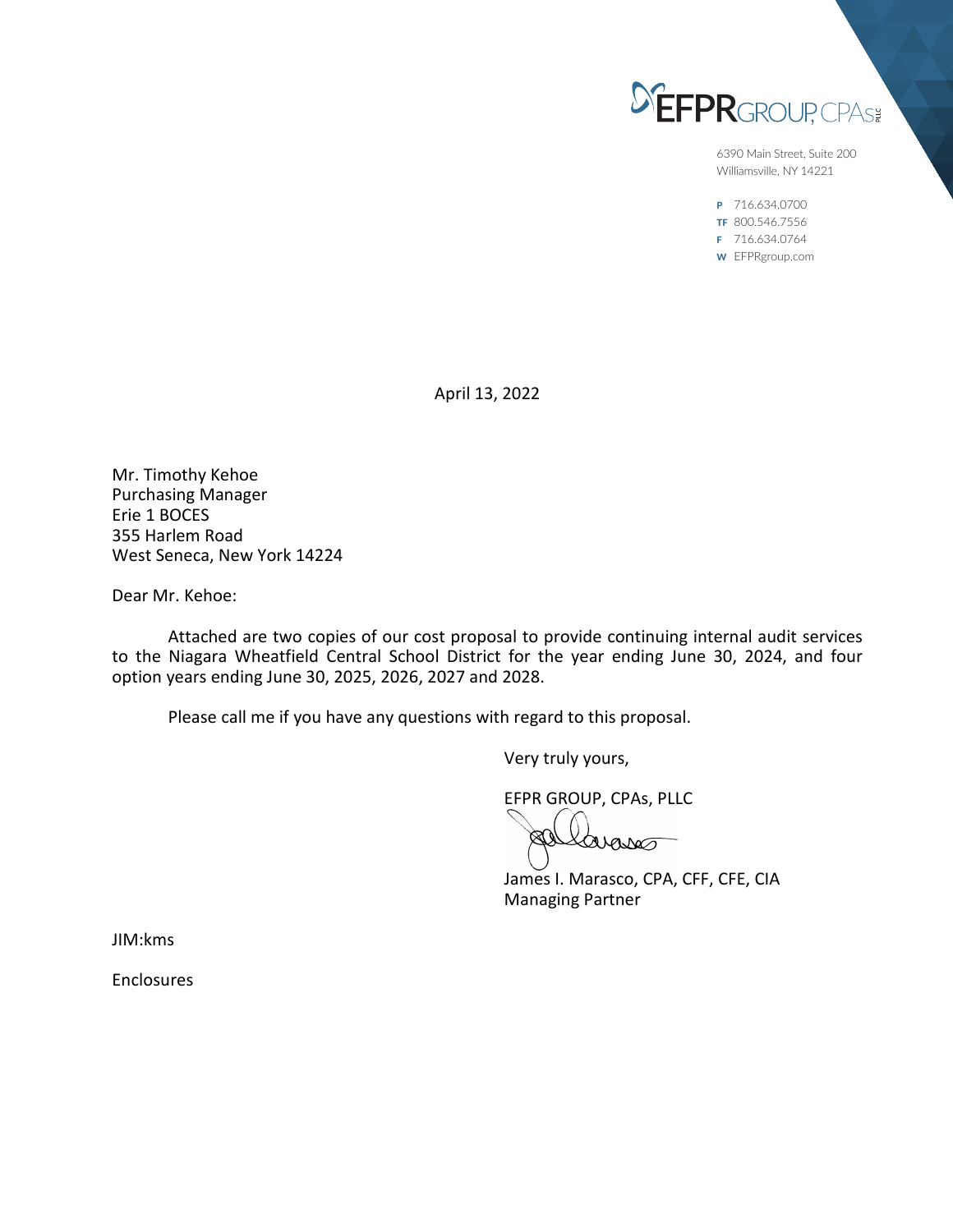# **Niagara Wheatfield Central School District**

### **COST PROPOSAL FOR PROFESSIONAL AUDITING SERVICES**

- a. Name of Firm: EFPR Group, CPAs, PLLC
- b. The person signing the proposal indicated below is entitled to represent the EFPR Group, CPAs, PLLC, empowered to submit the bid and authorized to sign a contract with the Niagara Wheatfield Central School District.
- c. The total all-inclusive maximum price for the risk assessment for the year ending June 30, 2024, and four option years ending June 30, 2025, 2026, 2027 and 2028 will be as follows:

| June 30, 2024 | S | 6,500        |
|---------------|---|--------------|
| June 30, 2025 |   | 6,700        |
| June 30, 2026 |   | 6,900        |
| June 30, 2027 |   | 7,100        |
| June 30, 2028 |   | <u>7,300</u> |

These are the ALL-INCLUSIVE FEES to be charged to the District and include all costs, including report reproduction and similar expense (travel, phone, clerical, postage, etc.).

Authorized Signature **Date** Date James I. Marasco, CPA, CFF, CFE, CIA Managing Partner

April 13, 2022